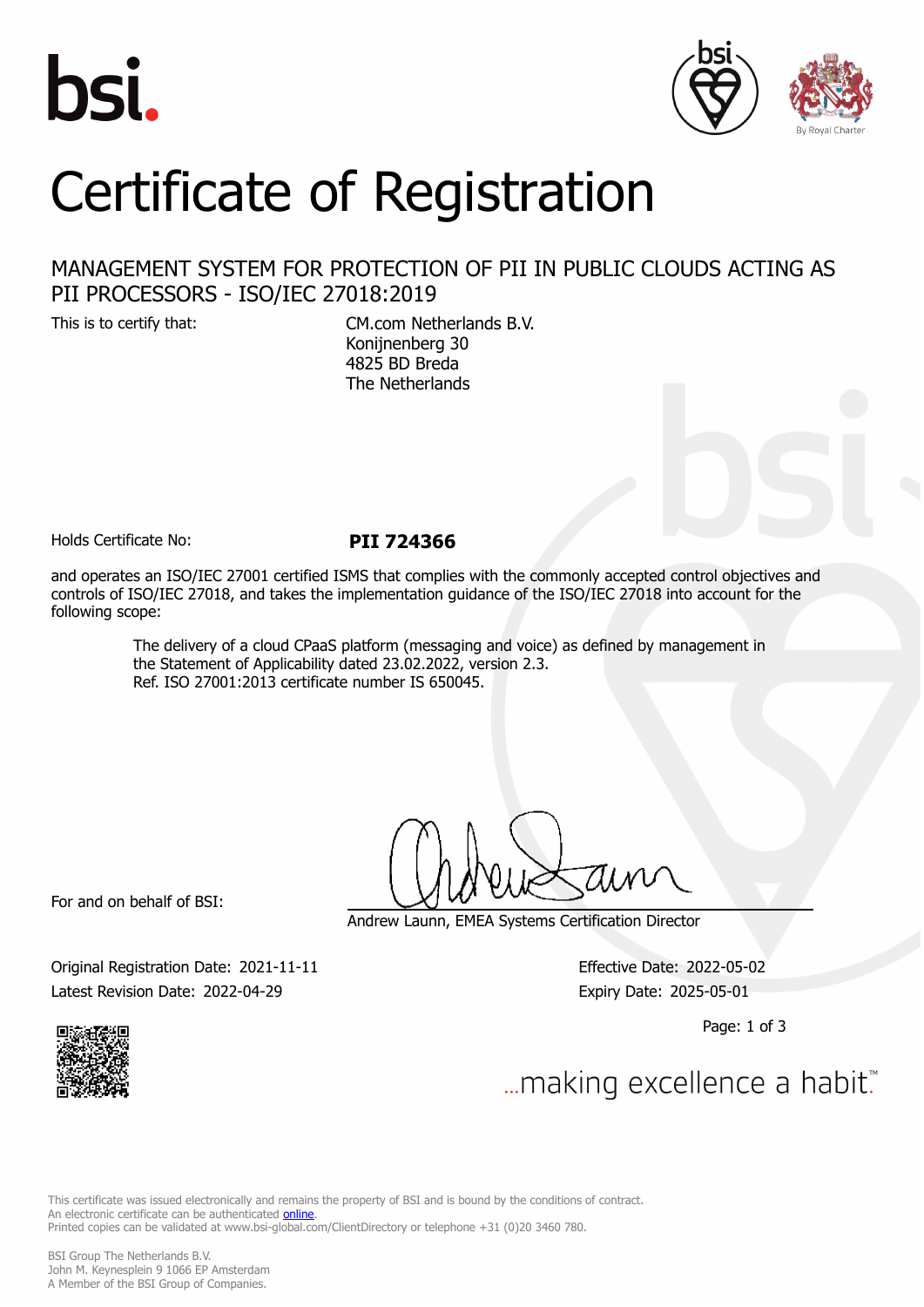### Certificate No: **PII 724366**

| Location |  |
|----------|--|
|          |  |

Registered Activities

| CM.com Netherlands B.V.<br>Konijnenberg 30<br>4825 BD Breda<br>The Netherlands | The delivery of a cloud CPaaS platform (messaging and<br>voice) as defined by management in the Statement of<br>Applicability dated 16th September 2021. |
|--------------------------------------------------------------------------------|----------------------------------------------------------------------------------------------------------------------------------------------------------|
| CM.com Netherlands B.V.<br>Konijnenberg 30<br>4825 BD Breda<br>The Netherlands | The delivery of a cloud CPaaS platform (messaging and<br>voice) as defined by management in the Statement of<br>Applicability dated 16th September 2021. |
| CM Platform B.V.<br>Konijnenberg 30<br>4825 BD Breda<br>The Netherlands        | The delivery of a cloud CPaaS platform (messaging and<br>voice) as defined by management in the Statement of<br>Applicability dated 16th September 2021. |
| CM.com B.V.<br>Konijnenberg 24<br>4825 BD Breda<br>The Netherlands             | The delivery of a cloud CPaaS platform (messaging and<br>voice) as defined by management in the Statement of<br>Applicability dated 16th September 2021. |
| CM.com Netherlands B.V.<br>Konijnenberg 24<br>4825 BD Breda<br>The Netherlands | The delivery of a cloud CPaaS platform (messaging and<br>voice) as defined by management in the Statement of<br>Applicability dated 16th September 2021. |
| CM Platform B.V.<br>Konijnenberg 24<br>4825 BD Breda<br>The Netherlands        | The delivery of a cloud CPaaS platform (messaging and<br>voice) as defined by management in the Statement of<br>Applicability dated 16th September 2021. |
| CM.com B.V.<br>Kleine Krogt 2<br>4825 AN Breda<br>The Netherlands              | The delivery of a cloud CPaaS platform (messaging and<br>voice) as defined by management in the Statement of<br>Applicability dated 16th September 2021. |
| CM.com Netherlands B.V.<br>Kleine Krogt 2<br>4825 AN Breda<br>The Netherlands  | The delivery of a cloud CPaaS platform (messaging and<br>voice) as defined by management in the Statement of<br>Applicability dated 16th September 2021. |
| CM Platform B.V.<br>Kleine Krogt 2<br>4825 AN Breda<br>The Netherlands         | The delivery of a cloud CPaaS platform (messaging and<br>voice) as defined by management in the Statement of<br>Applicability dated 16th September 2021. |

# Original Registration Date: 2021-11-11 Effective Date: 2022-05-02 Latest Revision Date: 2022-04-29 Expiry Date: 2025-05-01

Page: 2 of 3

This certificate was issued electronically and remains the property of BSI and is bound by the conditions of contract. An electronic certificate can be authenticated **[online](https://pgplus.bsigroup.com/CertificateValidation/CertificateValidator.aspx?CertificateNumber=PII+724366&ReIssueDate=29%2f04%2f2022&Template=cemea_en)**. Printed copies can be validated at www.bsi-global.com/ClientDirectory or telephone +31 (0)20 3460 780.